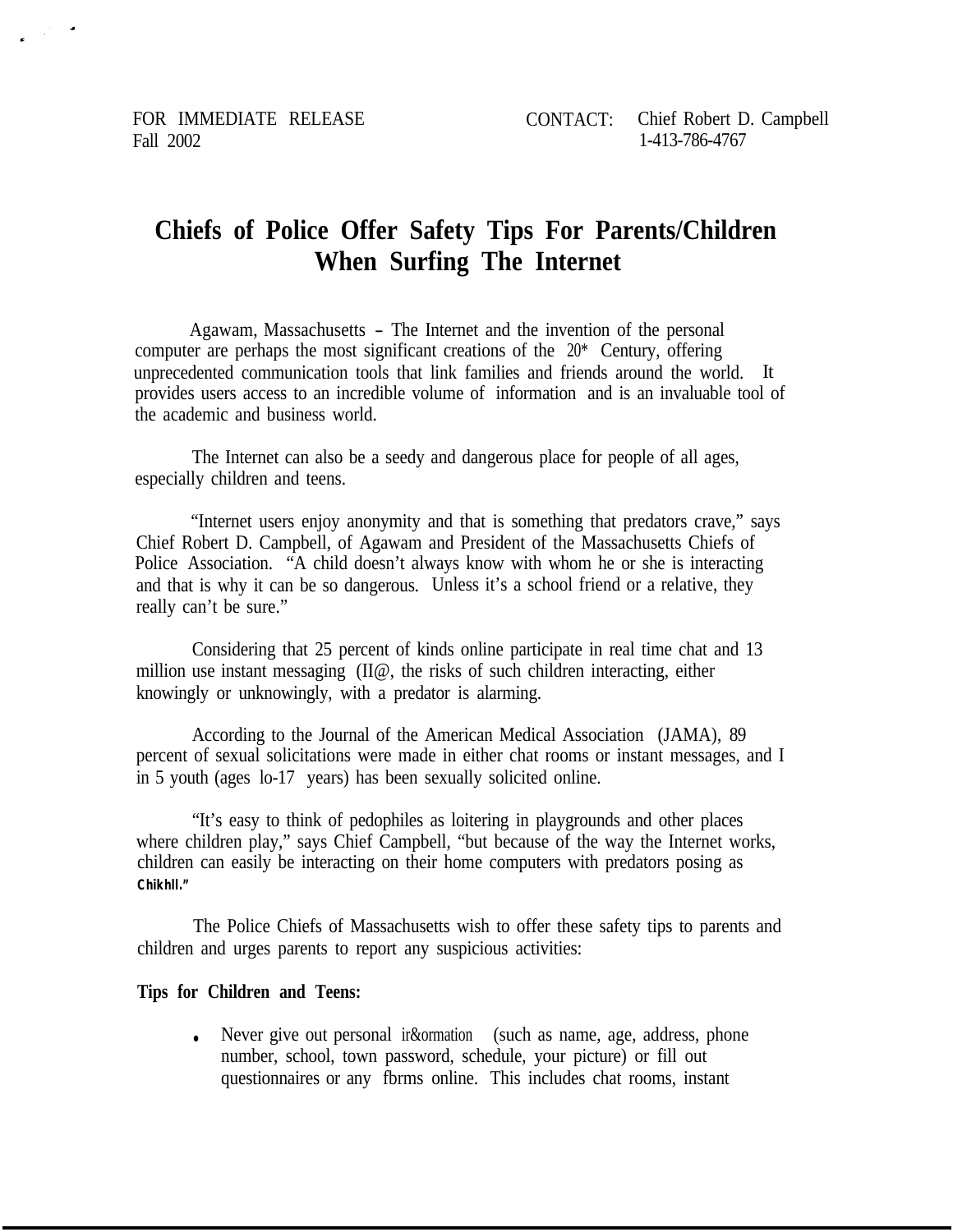messages, email, surfing the Net and event entering contests or registering for clubs online.

- Never meet in person with anyone you have met online without Mom and/or Dad's presence
- Do not enter a chat room without Mom and/or Dad's presence or supervision. Some "kids" you meet in chat rooms may not really be kids; they may be adults with bad intentions. Remember people may not be who they say they are.
- Be suspicious of anyone who tries to turn you against your parents, teachers or friends.
- Don't give out your password to anyone except your parents not even to your friends.
- Follow your family's rules for online safety at home, at school, at the library or at a friend or relative's house.
- Do not engage in an online conversation that makes you feel uncomfortable. Log off and tell your parents. If you get such a message, DO NOT respond. Instead, show it to your parents and let them handle it.
- Never respond to or send an e-mail or instant message to a stranger, or accept emai.ls, enclosures, links, URLs or other things online from people you don't know. Talk to your parents first so they can check it out.

## **Tips for Adults**

- Place your computer in an area of your home where you can easily monitor your child's Internet activity.
- Teach your children not to give out personal information to anyone they do not know in the physical world.
- Teach them never to give out any personal information while they are in a chat room with friends, because there may also be others in the chat room that they do not know.
- Supervise your child's chat-room activity and only allow your children in monitored chat rooms.
- Block instant/.personal messages from people you and your child don't know. (Check to see-which IM services have this feature.)
- Set time limits and monitor the amount of time your child spends on the Internet, and at what times of day. Excessive time online, especially at night, may indicate a problem.
- Regularly ask your kids about their online friends and activities.
- Be present in room so you can monitor the screen and your child's IM.
- Do not permit your child to have an online profile, which serves as a lightening rod for predators. With this restriction, he or she will not be listed in directories and is less likely to be approached in chat rooms where pedophiles often search for prey.
- $\bullet$ Be aware that when anyone enters a chat room, their email can end up on a spammer's list. This means that participating in chat rooms can increase the likelihood that you will begin receiving unsolicited pornographic e-mail.